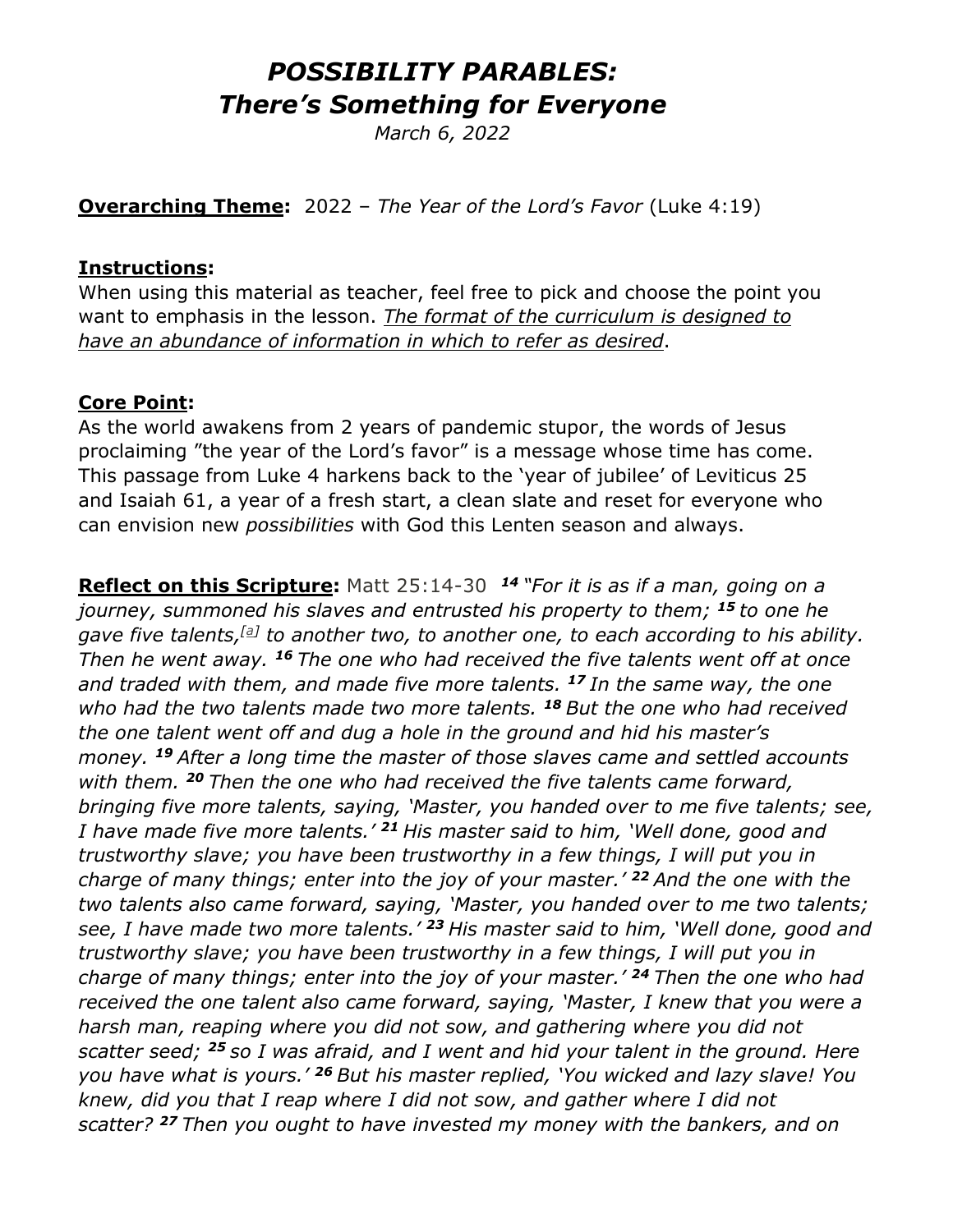*my return I would have received what was my own with interest. <sup>28</sup> So take the talent from him, and give it to the one with the ten talents. <sup>29</sup> For to all those who have, more will be given, and they will have an abundance; but from those who have nothing, even what they have will be taken away. <sup>30</sup> As for this worthless slave, throw him into the outer darkness, where there will be weeping and gnashing of teeth.'.*

#### **This Week:** Matt 25:14-30

In Jesus' original parable, a man entrusts each of three servants with a large amount of money. Upon his return, the first two have worked with the capital and doubled it. Attention focuses on the third, who has acted with proper caution not to lose what was entrusted to him and is able to return it whole to the master. When challenged as to why he has not increased he money entrusted to him, he responds with a characterization of the master as a harsh and unjust man who inspires only fear and caution. The hearers of the parable are doubly surprised and do not know what to think. On the one hand, the hearers have just seen proof of the master's generosity to the first two servants. On the other hand, the story has led them to be sympathetic to the action of the one-talent man in carefully hiding the money. To his (and the hearers') surprise, the one-talent man is condemned for fearful inactivity, and his money is given to the first servant, who already has ten talents.

The meaning of being "good and faithful" is not mere theological correctness, passive waiting, or strict obedience to clear instructions, but active responsibility that takes initiative and risk. In the story, the master gives no instructions as to what is to be done with the money, so faithfulness is not merely obedience to directions. Each servant must decide how to use his/her time and gifts during the master's absence.

-Adapted from New Interpreters Commentary, Vol VIII, p. 453

#### **Questions to Ponder for Accountability in the Group:**

- 1. A talent was worth about 16 years of wages for the average worker, so even one talent would be a generous investment of over \$1,000,000 in today's dollars. What do you think of the generosity of this master? Why do you think some were given more than others?
- 2. The first two servants took advantage of this gift and brought back a significant return. What does this say about them? What does the Master's response say about him?
- 3. The one talent servant had a very different perspective of the master and this influenced his inactivity. From the text, how does he describe his master? How can fear and comparisons get in the way of a fruitful life?